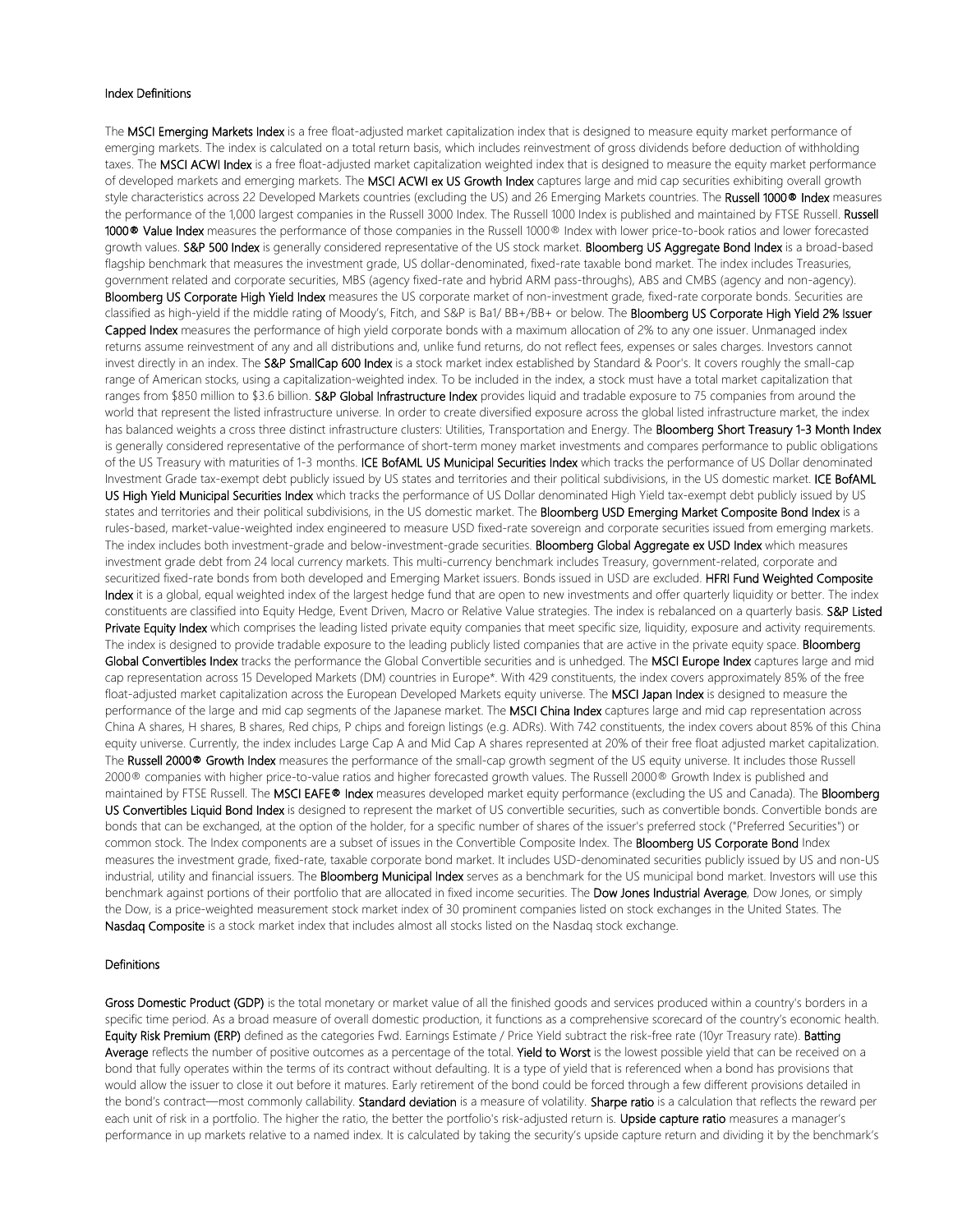upside capture return. Downside Capture Ratio measures manager's performance in down markets as defined by the named index. A down-market is defined as those periods (months or quarters) in which named index return is less than 0. In essence, it tells you what percentage of the down-market was captured by the manager. For example, if the ratio is 110%, the manager has captured 110% of the down-market and therefore underperformed the market on the downside. Beta is a measure of the volatility, or systematic risk, of a security or a portfolio in comparison to the market as a whole. Correlation is a statistic that measures the degree to which two variables move in relation to each other. An annualized return is the geometric average amount of money earned by an investment each year over a given time period.

## Diversification and asset allocation does not guarantee a profit or protect against a loss.

The principal risks of investing in Calamos Market Neutral Income Fund include: equity securities risk consisting of market prices declining in general, convertible securities risk consisting of the potential for a decline in value during periods of rising interest rates and the risk of the borrower to miss payments, synthetic convertible instruments risk, convertible hedging risk, covered call writing risk, options risk, short sale risk, interest rate risk, credit risk, high yield risk, liquidity risk, portfolio selection risk, and portfolio turnover risk.

| DATA AS OF 3/31/22                            |         |        |        |         | SINCE I<br>SHARF  | <b>SINCE A</b><br>SHARF | <b>SINCE R6</b><br>SHARF |
|-----------------------------------------------|---------|--------|--------|---------|-------------------|-------------------------|--------------------------|
| <b>AVERAGE ANNUAL RETURNS (%)</b>             | 1-YEAR  | 3-YEAR | 5-YEAR | 10-YEAR | <b>IN CEPTION</b> | <b>INCEPTION</b>        | <b>INCEPTION</b>         |
| Calamos Market Neutral Income Fund            |         |        |        |         |                   |                         |                          |
| I Shares - at NAV (Inception-5/10/00)         | 2.20    | 4.22   | 4.06   | 3.88    | 4.48              | N/A                     | N/A                      |
| A Shares - at NAV (Inception-9/4/90)          | 1.97    | 3.98   | 3.82   | 3.63    | N/A               | 5.98                    | N/A                      |
| A Shares Load adjusted                        | $-0.33$ | 3.20   | 3.35   | 3.12    | N/A               | 5.81                    | N/A                      |
| R6 Shares - at NAV (Inception-6/23/20)        | 2.27    | N/A    | N/A    | N/A     | N/A               | N/A                     | 4.60                     |
| Bloomberg US Govt/Credit Bond Index           | $-3.85$ | 2.12   | 2.44   | 2.45    | 4.59              | 5.60                    | $-3.77$                  |
| Bloomberg Short Treasury 1-3 Month Index      | 0.05    | 0.75   | 1.08   | 0.59    | 1.49              | 2.55                    | 0.07                     |
| Morningstar Relative Value Arbitrage Category | 0.78    | 6.11   | 5.00   | 3.91    | 3.61              | 5.55                    | 6.54                     |

Performance data quoted represents past performance, which is no guarantee of future results. Current<br>performance may be lower or higher than the performance quoted. Please refer to Important Risk Information.<br>The principa performance data current to the most recent month end by visiting www.calamos.com.

Class I shares are offered primarily for direct investment by investors through certain tax-exempt retirement plans and by institutional clients, provided such plans or clients have assets of at least \$1 million. For eligibility requirements and other available share classes see the prospectus and other Fund documents at www.calamos.com.

Index data shown is from the first day of the month of the fund's Class A shares and Class I shares inception and the last day of the month of the Class R6 shares inception, since comparative index data is available only for full monthly periods.

The gross expense ratios as of the prospectus dated 3/1/2022 are as follows: 1.15% for A Shares, 0.90% for I Shares and 0.84% for R6 Shares The Adjusted Expense Ratio, which reflects the total expense ratio excluding the dividend and interest expense on short sales, is as follows: Class A:

1.04%, Class I: 0.79% and Class R6: 0.71%. "Dividend and Interest Expense on Short Sales" reflect interest expense and dividends paid on for the securities. Interest expenses result from the Fund's use of prime brokerage arrangements to execute short sales. Dividends paid on<br>borrowed securities are an expense of short sales. Such expenses are required to be payable to Calamos Advisors LLC. Any interest expense amount or dividends paid on securities sold short will vary based on the Fund's use of those payable to Calamos Advisors LLC. Any interest expense amount or dividends p

The Bloomberg US Government/Credit Bond Index includes Treasuries and agencies that represent the government portion of the index, and includes publicly issued US corporate and foreign debentures and secured notes that meet specified maturity, liquidity, and quality requirements to represent credit interests. The Bloomberg Short Treasury 1-3 Month Index i money market investments and compares performance to public obligations of the US Treasury with maturities of 1-3 months. The Morningstar<br>Relative Value Arbitrage Category is comprised of funds that seek out pricing discre of asset class.